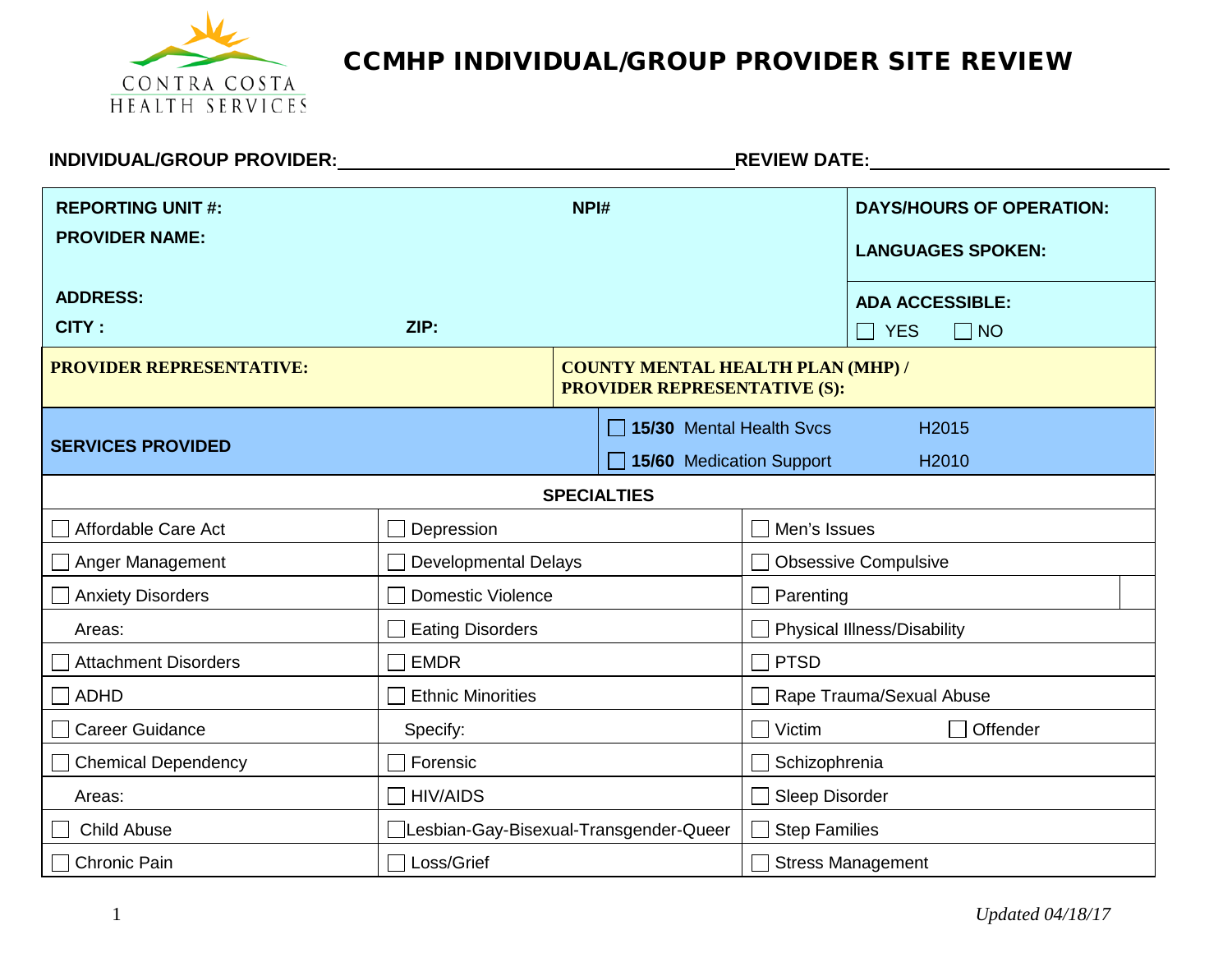

| $\Box$ Co-dependency               | $\Box$ Marital Issues | □ Women's Issues |  |
|------------------------------------|-----------------------|------------------|--|
|                                    |                       | $\Box$ Other     |  |
| Age Specific                       |                       |                  |  |
| $\Box$ Children (specify ages):    |                       |                  |  |
| $\Box$ Adolescents (specify ages): |                       |                  |  |
| Adults (specify ages):             |                       |                  |  |
| $\Box$ Geriatrics (specify ages):  |                       |                  |  |
| $\Box$ All Ages                    |                       |                  |  |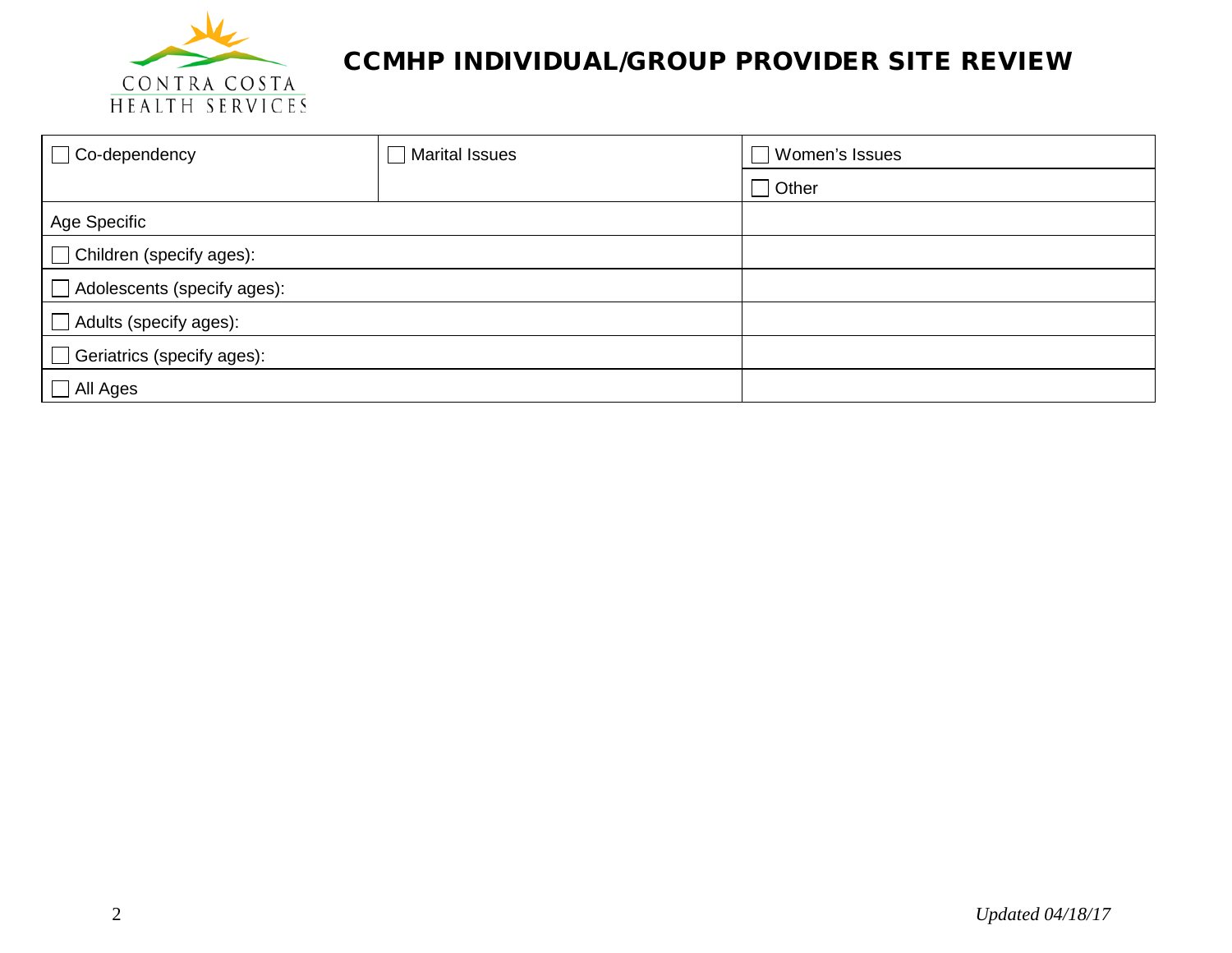

| <b>CATEGORY 1: POSTED BROCHURES AND NOTICES</b>                                                                                                                                                                                   |            | <b>Criteria Met</b> |                                                                                                                                                                                                                                                                                                                                                                                                                                                                                                                                                                                                                                                                                                                                                                                                                                                                                                                                                                                                                                                                                                                                                                                                                                                                                                                                                                                                                                                                                                                                                                                                                                                                                                        |
|-----------------------------------------------------------------------------------------------------------------------------------------------------------------------------------------------------------------------------------|------------|---------------------|--------------------------------------------------------------------------------------------------------------------------------------------------------------------------------------------------------------------------------------------------------------------------------------------------------------------------------------------------------------------------------------------------------------------------------------------------------------------------------------------------------------------------------------------------------------------------------------------------------------------------------------------------------------------------------------------------------------------------------------------------------------------------------------------------------------------------------------------------------------------------------------------------------------------------------------------------------------------------------------------------------------------------------------------------------------------------------------------------------------------------------------------------------------------------------------------------------------------------------------------------------------------------------------------------------------------------------------------------------------------------------------------------------------------------------------------------------------------------------------------------------------------------------------------------------------------------------------------------------------------------------------------------------------------------------------------------------|
| <b>FEDERAL AND STATE CRITERIA</b>                                                                                                                                                                                                 | <b>YES</b> | <b>NO</b>           | <b>GUIDELINE FOR REVIEWS</b>                                                                                                                                                                                                                                                                                                                                                                                                                                                                                                                                                                                                                                                                                                                                                                                                                                                                                                                                                                                                                                                                                                                                                                                                                                                                                                                                                                                                                                                                                                                                                                                                                                                                           |
| 1) Regarding written information in English and the threshold<br>languages to assist beneficiaries in accessing specialty<br>mental health services, at a minimum, does the provider have<br>the following information available: |            |                     | Prior to provider onsite review, check threshold language(s)<br>requirements for the provider.                                                                                                                                                                                                                                                                                                                                                                                                                                                                                                                                                                                                                                                                                                                                                                                                                                                                                                                                                                                                                                                                                                                                                                                                                                                                                                                                                                                                                                                                                                                                                                                                         |
| The beneficiary brochure per MHP procedures?<br>A)<br>MHP Contract, Exhibit A, Attachment 1, § V<br>CCR, Title 9, § 1810.360 (b)(3),(d) and (e)<br>CCR, Title 9, § 1810.410 (e)(4)                                                |            |                     | CCR, Title 9, Section 1810.360 (b) (3), (d) and (e)<br>(b)Prior to the date the MHP begins operation, the Department shall mail a<br>notice to all beneficiaries in a county containing the following information:<br>(3) The availability of a booklet and provider list that contain the<br>information required by Title 42, Code of Federal Regulations, Section<br>438.10(f)(6) and (g).<br>(d) The Department shall provide an annual written notice to all Medi-Cal<br>beneficiaries informing them of their right to request and obtain a booklet<br>and provider list from the MHP that contains the information required by<br>Title 42, Code of Federal Regulations, Section 438.10 (f) (6) and (g).<br>(e) The MHP of the beneficiary shall provide its beneficiaries with a<br>booklet and provider list upon request and when a beneficiary first<br>receives a specialty mental health service from the MHP or its contract<br>providers. This responsibility applies to the beneficiary's receipt of any<br>specialty mental health services, including but not limited to an<br>assessment to determine whether medical necessity criteria pursuant to<br>Section 1830.205 are met.<br>CCR, Title 9, Section 1810.410 (e) (4)<br>General Program literature used by the MHP to assist beneficiaries in<br>accessing services including, but not limited to, the beneficiary brochure<br>required by Section 1810.360(c) materials explaining the beneficiary<br>problem resolution and fair hearing processes required by Section<br>1850.205(c)(1), and mental health education materials used by the MHP,<br>in threshold languages, based on the threshold languages in the county |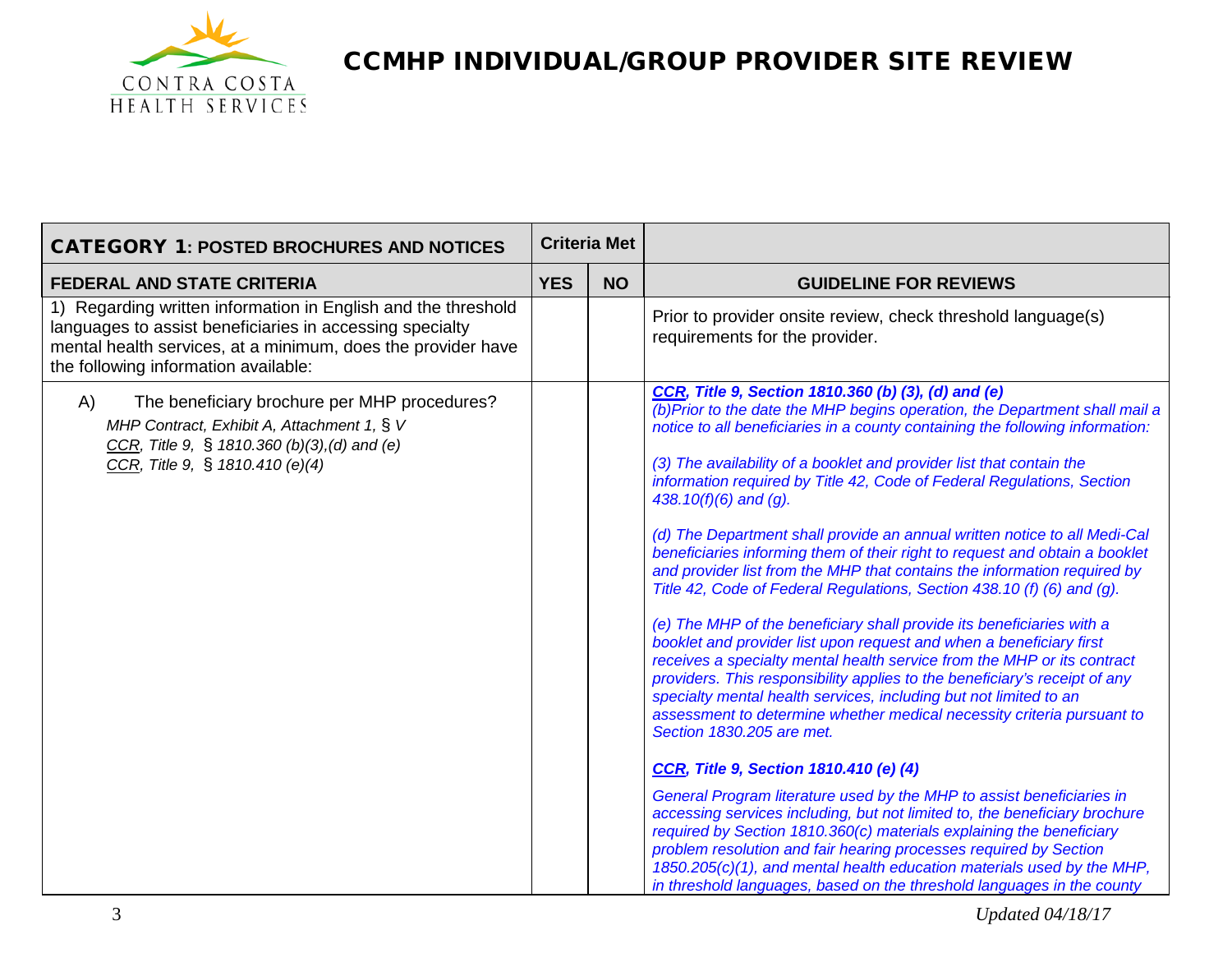

|  | as a whole. |
|--|-------------|
|  |             |
|  |             |

| <b>CATEGORY 1: POSTED BROCHURES AND NOTICES</b><br>(Continued)                                                                                                                                               |            | <b>Criteria Met</b> |                                                                                                                                                                                                                                                                                                                                                                                                                                                                                                                                                                                                                                                                                                                                                                                                                                                       |
|--------------------------------------------------------------------------------------------------------------------------------------------------------------------------------------------------------------|------------|---------------------|-------------------------------------------------------------------------------------------------------------------------------------------------------------------------------------------------------------------------------------------------------------------------------------------------------------------------------------------------------------------------------------------------------------------------------------------------------------------------------------------------------------------------------------------------------------------------------------------------------------------------------------------------------------------------------------------------------------------------------------------------------------------------------------------------------------------------------------------------------|
| <b>FEDERAL AND STATE CRITERIA</b>                                                                                                                                                                            | <b>YES</b> | <b>NO</b>           | <b>GUIDELINE FOR REVIEWS</b>                                                                                                                                                                                                                                                                                                                                                                                                                                                                                                                                                                                                                                                                                                                                                                                                                          |
| The provider list per MHP procedures?<br>B)<br>MHP Contract, Exhibit A, Attachment 1, § V<br>CCR, Title 9, § 1810.360 (b)(3), (d) and (e)<br>CCR, Title 9, $\S$ 1810.410 (e) (4)                             |            |                     | Please refer to the Title 9 regulations referenced in Category 1:<br>Posted Brochures and Notices, #1 (A) above<br>The provider list must be available onsite upon intake and upon<br>request in English and in threshold languages (if applicable).                                                                                                                                                                                                                                                                                                                                                                                                                                                                                                                                                                                                  |
| C)<br>The posted notice explaining grievance, appeal,<br>and fair hearings processes?<br>MHP Contract, Exhibit A, Attachment 1, § V<br>CCR, Title 9, § 1850.205 (c)(1)(B)<br>CCR, Title 9, § 1810.410 (e)(4) |            |                     | <b>CCR, Title 9, Section 1850.205 (c) (1) (B)</b><br>Posting notices explaining grievance, appeal, and expedited<br>appeal process procedures in locations at all MHP provider sites<br>sufficient to ensure that the information is readily available to both<br>beneficiaries and provider staff. The posted notice shall also<br>explain the availability of fair hearings after the exhaustion of an<br>appeal or expedited appeal process, including information that a<br>fair hearing may be requested whether or not the beneficiary has<br>received a notice of action pursuant to Section 1850.210. For the<br>purposes of this Section, an MHP provider site means any office or<br>facility owned or operated by the MHP or a provider contracting<br>with the MHP at which beneficiaries may obtain specialty mental<br>health services. |
|                                                                                                                                                                                                              |            |                     | CCR, Title 9, Section 1810.410 (e) (4)<br>General Program literature used by the MHP to assist<br>beneficiaries in accessing services including, but not limited to, the<br>beneficiary brochure required by Section 1810.360(c) materials<br>explaining the beneficiary problem resolution and fair hearing<br>processes required by Section 1850.205(c)(1), and mental health<br>education materials used by the MHP, in threshold languages,<br>based on the threshold languages in the county as a whole.                                                                                                                                                                                                                                                                                                                                         |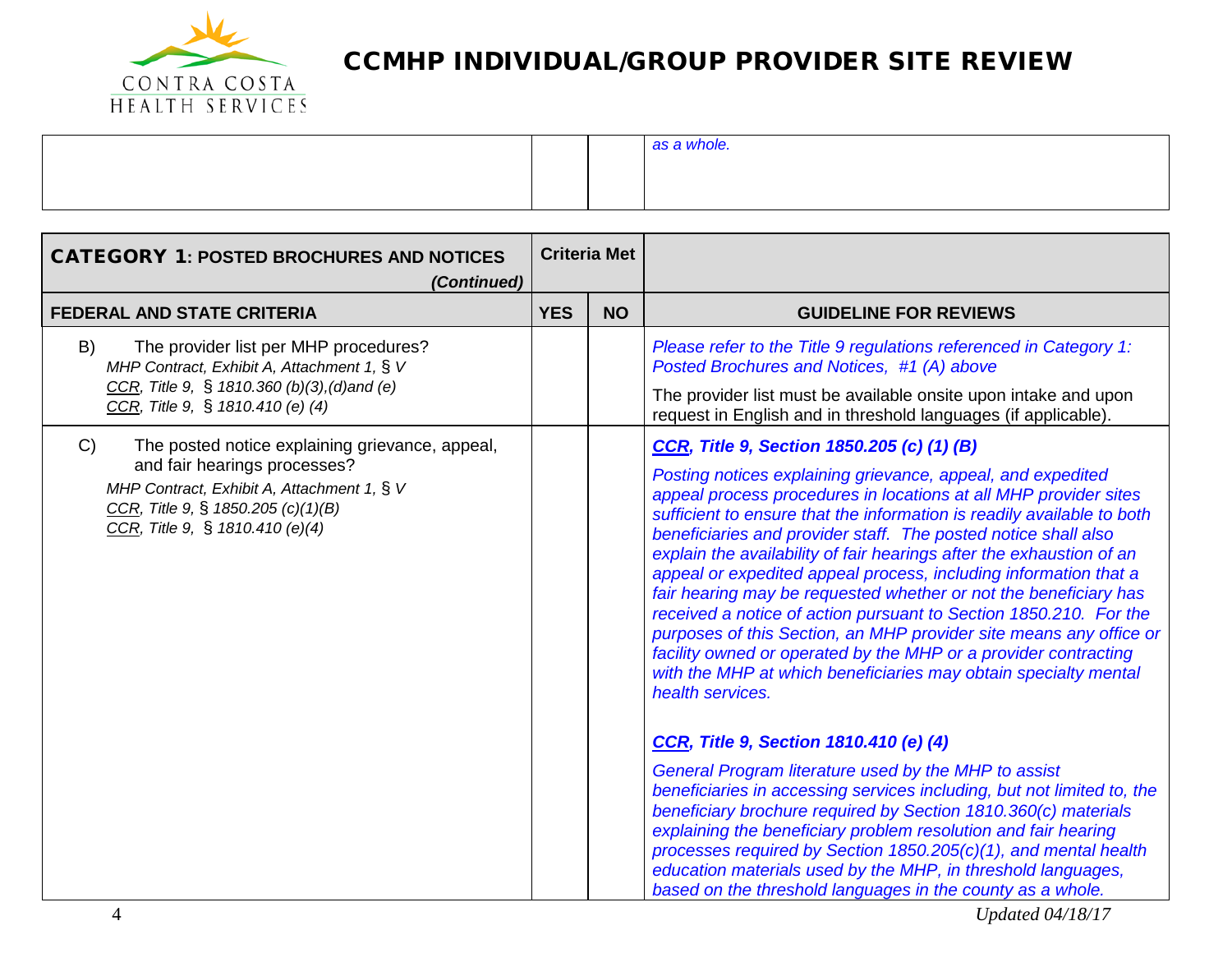

| <b>CATEGORY 1: POSTED BROCHURES AND NOTICES</b><br>(Continued)          | <b>Criteria Met</b> |           |                                                                                                                                                                                                                                                                                                                                                                                                                                                                        |
|-------------------------------------------------------------------------|---------------------|-----------|------------------------------------------------------------------------------------------------------------------------------------------------------------------------------------------------------------------------------------------------------------------------------------------------------------------------------------------------------------------------------------------------------------------------------------------------------------------------|
| <b>FEDERAL AND STATE CRITERIA</b>                                       | <b>YES</b>          | <b>NO</b> | <b>GUIDELINE FOR REVIEWS</b>                                                                                                                                                                                                                                                                                                                                                                                                                                           |
| D) The grievance forms, appeal forms, and self-<br>addressed envelopes? |                     |           | <b>CCR Title 9, Section 1850.205 (c)(1)(C)</b>                                                                                                                                                                                                                                                                                                                                                                                                                         |
| MHP Contract, Exhibit A, Attachment 1, § V                              |                     |           | Making forms that may be used to file grievances, appeals, and                                                                                                                                                                                                                                                                                                                                                                                                         |
| CCR, Title 9, § 1850.205 $(c)(1)(C)$                                    |                     |           | expedited appeals, and self addressed envelopes available for<br>beneficiaries to pick up at all MHP provider sites without having to<br>make a verbal or written request to anyone.                                                                                                                                                                                                                                                                                   |
| CCR, Title 9, § 1810.410 (e)(4)                                         |                     |           | CCR, Title 9, Section 1810.410 (e) (4)                                                                                                                                                                                                                                                                                                                                                                                                                                 |
|                                                                         |                     |           | General Program literature used by the MHP to assist<br>beneficiaries in accessing services including, but not limited to, the<br>beneficiary brochure required by Section 1810.360(c), materials<br>explaining the beneficiary problem resolution and fair hearing<br>processes required by Section 1850.205 (c) (1), and mental health<br>education materials used by the MHP, in threshold languages,<br>based on the threshold languages in the county as a whole. |
|                                                                         |                     |           | Note: Check for grievance appeal forms in English and the<br>threshold languages (if applicable). Also, check for envelopes<br>addressed to the MHP office which receives grievances. These<br>documents should be available to beneficiaries without the need to<br>make a verbal or written request.                                                                                                                                                                 |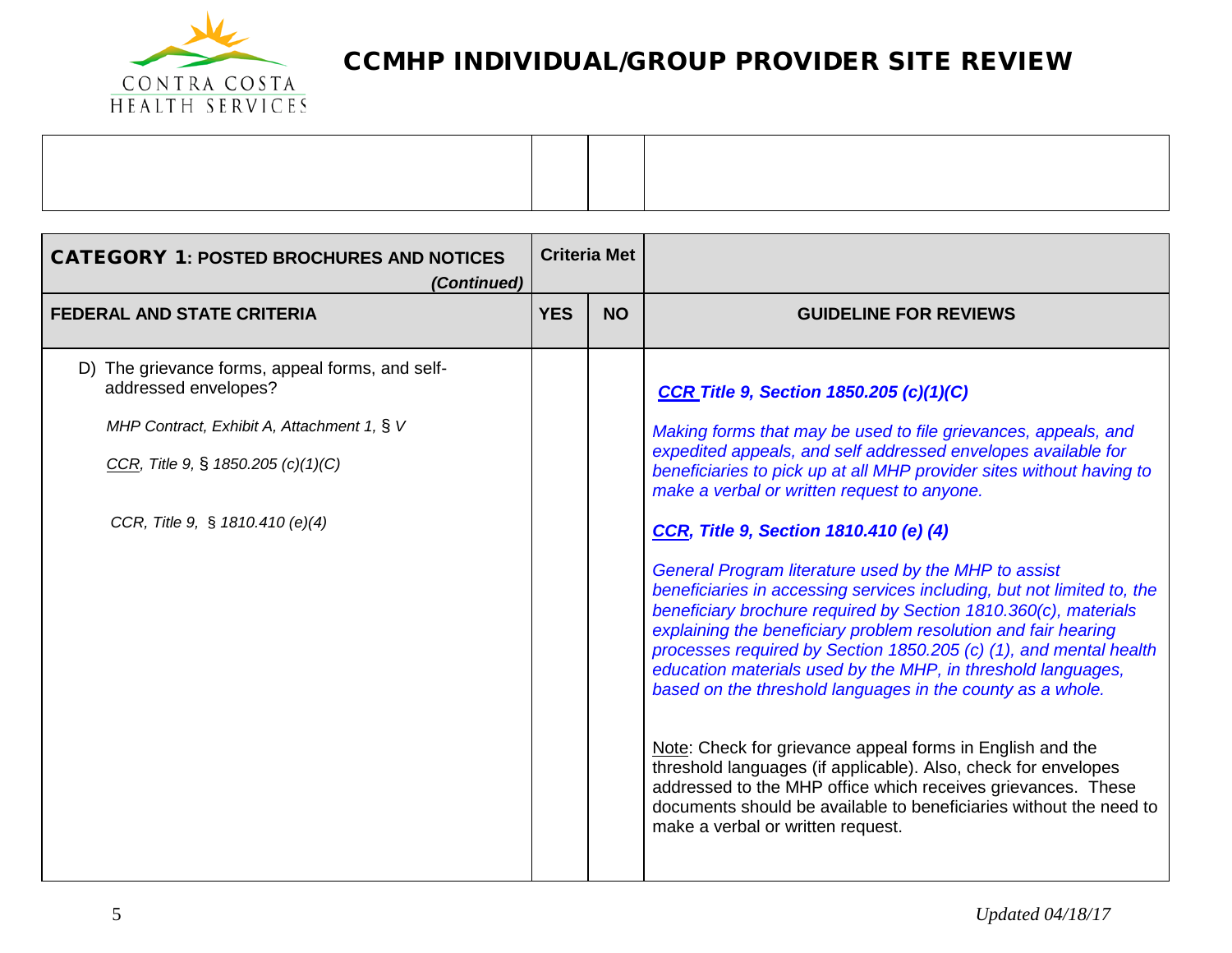

| <b>CATEGORY 2: FIRE SAFETY INSPECTION</b> |                                                                                                                                                                                                                  | <b>Criteria Met</b> |                     |                                                                                                                                                                                                                                                                                                                                                                                                                                                                                                                                                           |
|-------------------------------------------|------------------------------------------------------------------------------------------------------------------------------------------------------------------------------------------------------------------|---------------------|---------------------|-----------------------------------------------------------------------------------------------------------------------------------------------------------------------------------------------------------------------------------------------------------------------------------------------------------------------------------------------------------------------------------------------------------------------------------------------------------------------------------------------------------------------------------------------------------|
|                                           | <b>FEDERAL AND STATE CRITERIA</b>                                                                                                                                                                                | <b>YES</b>          | <b>NO</b>           | <b>GUIDELINE FOR REVIEWS</b>                                                                                                                                                                                                                                                                                                                                                                                                                                                                                                                              |
| A)                                        | Does the space owned, leased or operated by the<br>provider and used for services or staff meet local fire<br>codes?<br>MHP Contract, Exhibit A, Attachment 1, Section 4.L.2.<br>CCR, Title 9, § 1810.435 (b)(2) |                     |                     | Does the provider have a valid fire clearance?<br>The facility cannot be certified without a fire safety inspection<br>that meets local fire codes.<br>A new fire safety inspection may be required if the facility<br>undergoes major renovation or other structural changes.<br>Verify all fire exits are clear and unobstructed.<br>CCR, Title 9, Section 1810.435 (b) (2)<br>(b) In selecting individual or group providers with which to contract,<br>the MHP shall require that each individual or group provider:<br>(2) Maintain a safe facility. |
|                                           | <b>CATEGORY 3: PHYSICAL PLANT</b>                                                                                                                                                                                |                     | <b>Criteria Met</b> |                                                                                                                                                                                                                                                                                                                                                                                                                                                                                                                                                           |
|                                           | <b>EVALUATION CRITERIA</b>                                                                                                                                                                                       | <b>YES</b>          | <b>NO</b>           | <b>COMMENTS</b>                                                                                                                                                                                                                                                                                                                                                                                                                                                                                                                                           |
| A)                                        | Is the facility and its property clean, sanitary, and in<br>good repair?<br>MHP Contract, Exhibit A, Attachment 1, Appendix D, § A, Item 3<br>CCR, Title 9, $\S$ 1810.435 (b) (2)                                |                     |                     | Please refer to the Title 9 regulation referenced in Category 2: Fire<br>Safety Inspection, #1 above<br>Tour the facility:<br>Observe the building and grounds for actual and potential<br>hazards (e.g. loose or torn carpeting, electrical cords that<br>might pose a hazard).                                                                                                                                                                                                                                                                          |
| B)                                        | Are all confidential and protected health information<br>(PHI) secure?<br>MHP Contract, Exhibit A, Attachment 1, Section 4.L.3.                                                                                  |                     |                     | <b>Inspect Client Records Room</b><br>Verify client records are maintained confidentially. Client<br>records shall not be located where the public can view or have                                                                                                                                                                                                                                                                                                                                                                                       |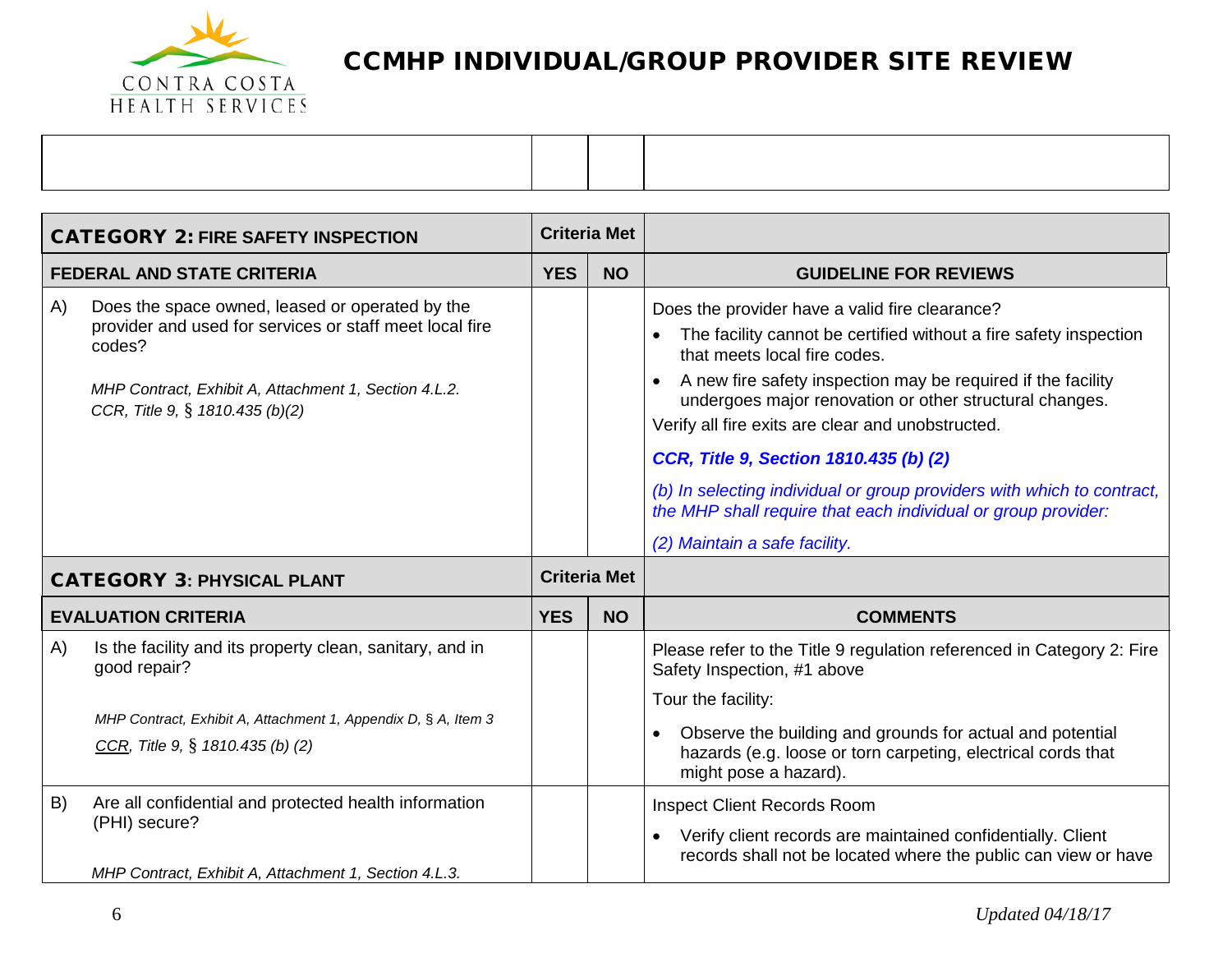

| CCR, Title 9, § 1810.435 (b) (2)                                       |            |                     | physical access to.                                                                                                                                                                                |
|------------------------------------------------------------------------|------------|---------------------|----------------------------------------------------------------------------------------------------------------------------------------------------------------------------------------------------|
|                                                                        |            |                     | Identify who has access to the client records room during and<br>$\bullet$                                                                                                                         |
|                                                                        |            |                     | after business hours.                                                                                                                                                                              |
| <b>CATEGORY 4: POLICIES AND PROCEDURES</b>                             |            |                     |                                                                                                                                                                                                    |
| <b>EVALUATION CRITERIA</b>                                             | <b>YES</b> | <b>NO</b>           | <b>COMMENTS</b>                                                                                                                                                                                    |
|                                                                        |            |                     |                                                                                                                                                                                                    |
| Does the provider have the following policies and<br>1)<br>procedures: |            |                     | CCR, Title 9, Section 1810.310 (a) (10)                                                                                                                                                            |
| A) Confidentiality and Protected Health Information?                   |            |                     | (10) A description of policies and procedures that assure<br>beneficiary confidentiality in compliance with state and federal<br>laws and regulations governing the confidentiality of personal or |
| MHP Contract, Exhibit D, Section F; Exhibit E, § E                     |            |                     | medical information, including mental health information, relating<br>to beneficiaries.                                                                                                            |
| CCR, Title 9, § 1810.310 (a) (10)                                      |            |                     |                                                                                                                                                                                                    |
| CCR, Title 9, $\S$ 1810.435 (b) (4)                                    |            |                     | CCR, Title 9, Section 1810.435 (b) (4)                                                                                                                                                             |
|                                                                        |            |                     | (b) In selecting individual or group providers with which to contract,<br>the MHP shall require that each individual or group provider:                                                            |
|                                                                        |            |                     | (4) Maintain client records in a manner that meets state and<br>federal standards.                                                                                                                 |
| <b>CATEGORY 5: MEDICATION SUPPORT SERVICES</b>                         |            | <b>Criteria Met</b> |                                                                                                                                                                                                    |
| <b>EVALUATION CRITERIA</b>                                             | <b>YES</b> | <b>NO</b>           | <b>COMMENTS</b>                                                                                                                                                                                    |
| Does the provider store or maintain medications on site?               |            |                     | If the response is 'NO', indicate that in the 'Criteria Met' column<br>and skip the remaining category.                                                                                            |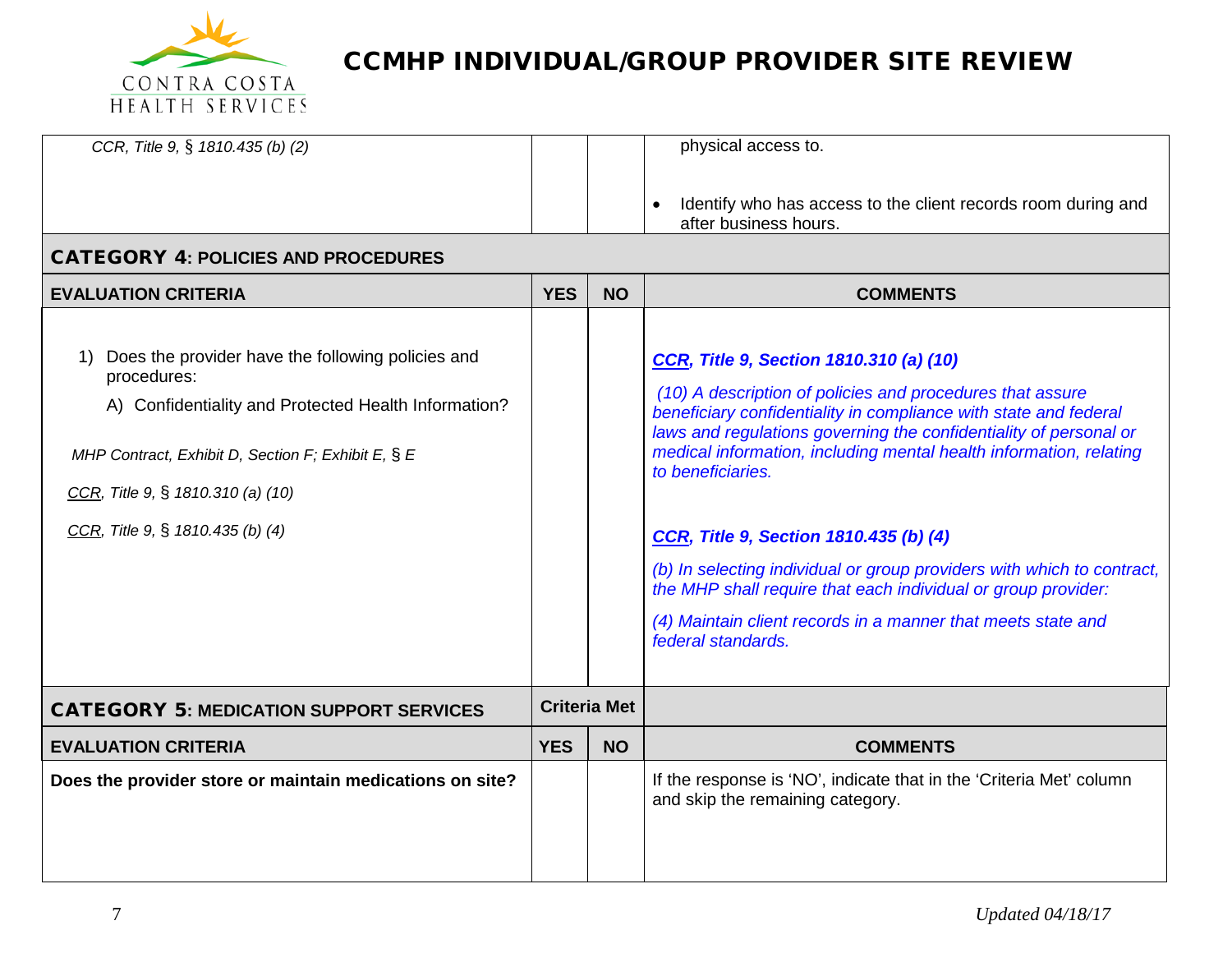![](_page_7_Picture_0.jpeg)

| Are there policies and procedures in place for dispensing,<br>administering, and storing medications for each of the<br>following and do practices match policies and procedures:                                                                                                                                                                                                                                                           |            |                     |                                                                                                                                                                                                                                                                                                                                                                                                                                                                                                         |
|---------------------------------------------------------------------------------------------------------------------------------------------------------------------------------------------------------------------------------------------------------------------------------------------------------------------------------------------------------------------------------------------------------------------------------------------|------------|---------------------|---------------------------------------------------------------------------------------------------------------------------------------------------------------------------------------------------------------------------------------------------------------------------------------------------------------------------------------------------------------------------------------------------------------------------------------------------------------------------------------------------------|
| <b>CATEGORY 5: MEDICATION SUPPORT SERVICES</b><br>(Continued)                                                                                                                                                                                                                                                                                                                                                                               |            | <b>Criteria Met</b> |                                                                                                                                                                                                                                                                                                                                                                                                                                                                                                         |
| <b>EVALUATION CRITERIA</b>                                                                                                                                                                                                                                                                                                                                                                                                                  | <b>YES</b> | <b>NO</b>           | <b>COMMENTS</b>                                                                                                                                                                                                                                                                                                                                                                                                                                                                                         |
| 1. LABELING<br>A) Are all medications obtained by prescription labeled in<br>compliance with federal and state laws? Including but not<br>limited to:<br>Name of beneficiary<br>$\bullet$<br>Name of Prescriber<br>Name of the medication<br>Dosage/Strength<br>Route of administration<br>Frequency<br>Quantity of contents<br><b>Indications and Usage</b><br>Date of expiration<br>MHP Contract, Exhibit A, Attachment 1, Section 4.L.10 |            |                     | Ask how the Provider ensures prescriptions are labeled in<br>compliance with federal and state laws.<br>Check the medication labels for compliance.<br>Determine how multi-dose vials are stored. Check the multi-dose<br>vials to see if any opened multi-dose vials are dated, initialed and<br>refrigerated (e.g. insulin, tuberculin). All multi-dose vials must be<br>dated and initialed when opened.<br>NOTE: Prescription labels may be altered only by persons legally<br>authorized to do so. |
| 2. INCOMING (RECEIPT) MEDICATION LOG<br>A) Are all medications entering the facility logged?<br>This includes:<br>Prescriptions for individual patients/clients<br>٠<br>House supply<br>Sample medications<br>CCR, Title 22, § 73361                                                                                                                                                                                                        |            |                     | Review the Incoming (Receipt) medication log.<br>CCR, Title 22, § 73361 - Pharmaceutical Service - Drug Order<br><b>Records</b><br>Facilities shall maintain a record which includes, for each drug<br>ordered by prescription, the drug name, strength and quantity, the<br>name of the patient, the date ordered, the date received and the<br>name of the issuing pharmacy. The records shall be kept at least                                                                                       |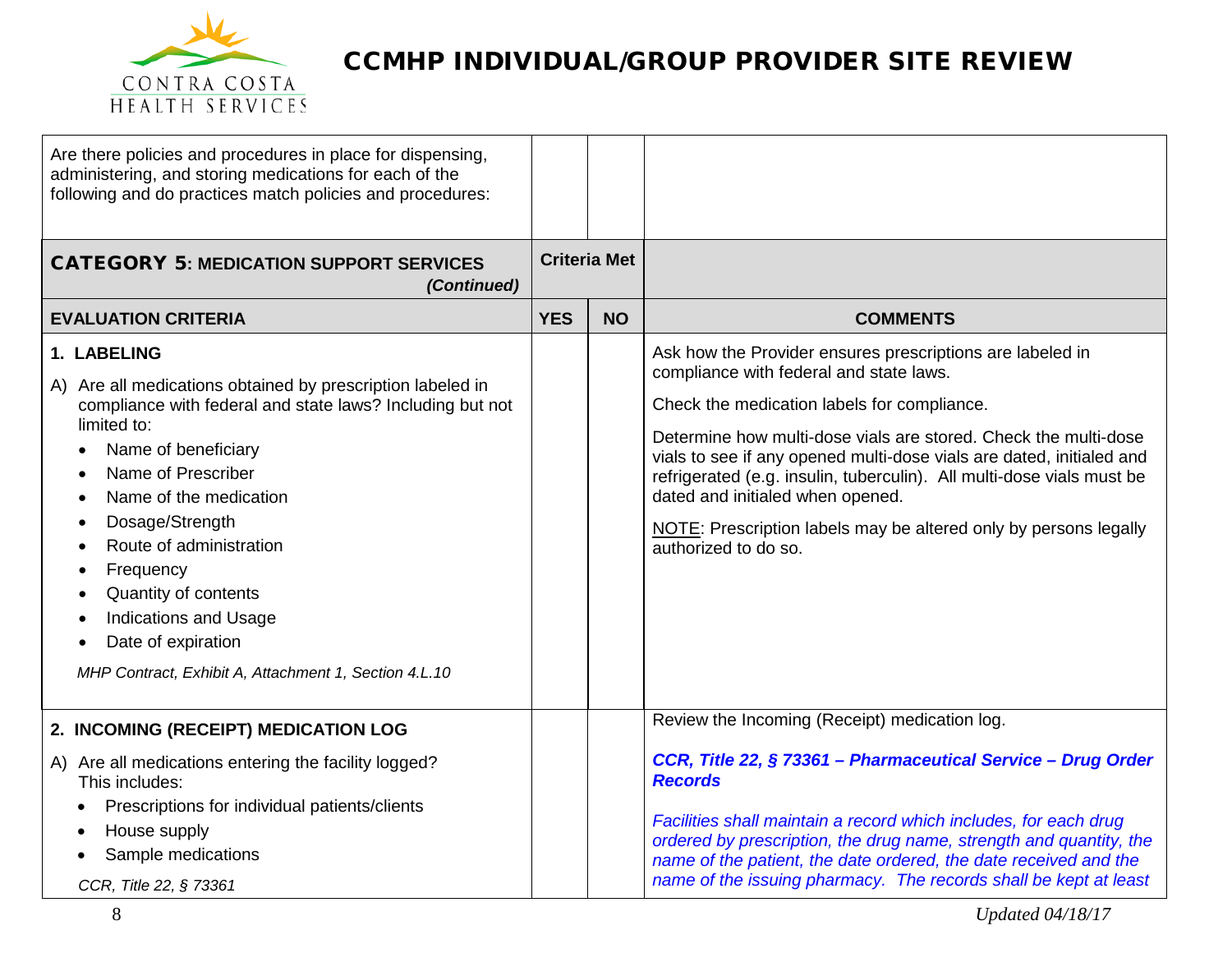![](_page_8_Picture_0.jpeg)

|                                                                                                                                                                                                                                                                                                                                       |            |                     | one year.                                                                                                                                                                                         |
|---------------------------------------------------------------------------------------------------------------------------------------------------------------------------------------------------------------------------------------------------------------------------------------------------------------------------------------|------------|---------------------|---------------------------------------------------------------------------------------------------------------------------------------------------------------------------------------------------|
|                                                                                                                                                                                                                                                                                                                                       |            |                     |                                                                                                                                                                                                   |
| <b>CATEGORY 5: MEDICATION SUPPORT SERVICES</b><br>(Continued)                                                                                                                                                                                                                                                                         |            | <b>Criteria Met</b> |                                                                                                                                                                                                   |
| <b>EVALUATION CRITERIA</b>                                                                                                                                                                                                                                                                                                            | <b>YES</b> | <b>NO</b>           | <b>COMMENTS</b>                                                                                                                                                                                   |
| <b>3. MEDICATION STORAGE</b>                                                                                                                                                                                                                                                                                                          |            |                     | Review temperature log - Is it current?                                                                                                                                                           |
| A) Are all medications stored at proper temperatures<br>a. Verify room and refrigerator temperatures:<br>Room temperature medications at $59^{\circ}$ F - $86^{\circ}$ F?<br>Refrigerated medications at $36^{\circ}$ F – $46^{\circ}$ F?<br>MHP Contract, Exhibit A, Attachment 1, Section 4.L.10<br>CCR, Title 9, § 1810.435(b) (3) |            |                     | Check room and refrigerator thermometers to verify that they are at<br>the appropriate temperatures.                                                                                              |
| B) Verify that food and other items are not stored in the same<br>refrigerator as medications.<br>MHP Contract, Exhibit A, Attachment 1, Section 4.L.10<br>CCR, Title 9, § 1810.435(b) (3)                                                                                                                                            |            |                     | No food should be stored in the same refrigerator as medications.                                                                                                                                 |
| C) Are medications intended for external-use-only stored<br>separately from oral and injectable medications?<br>MHP Contract, Exhibit A, Attachment 1, Section 4.L.10                                                                                                                                                                 |            |                     | Ask to see the medications used for external use only - check the<br>labels and expiration dates. Verify that external medications are<br>stored separately from oral and injectable medications. |
| D) Are medications stored in a locked area with access<br>limited to those medical personnel authorized to<br>prescribe, dispense or administer medication?                                                                                                                                                                           |            |                     | Check the medication storage area and how the area is<br>secured/locked.<br>Identify who has access to the medication room or ask to see a list                                                   |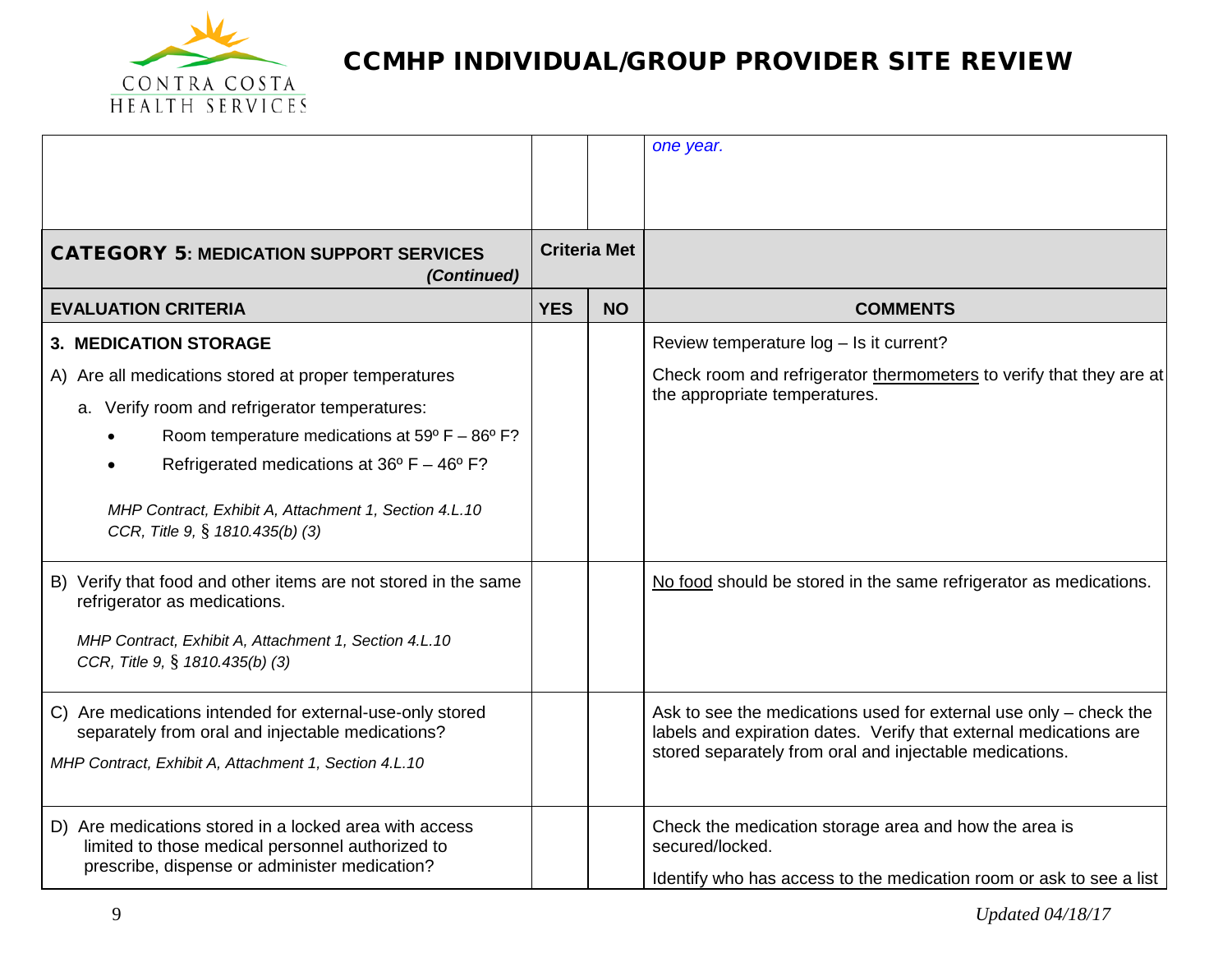![](_page_9_Picture_0.jpeg)

| MHP Contract, Exhibit A, Attachment 1, Section 4.L.10<br>CCR, Title 9, § 1810.435 (b) (3)                                                                                                                                                                                                                                                                                                                                                                   |            |                     | of staff who have access.                                                                                                                                                                                                                                                                                                                                                                                                                                                                                                                                                                                                                                                                                                                                                                                                                                                  |
|-------------------------------------------------------------------------------------------------------------------------------------------------------------------------------------------------------------------------------------------------------------------------------------------------------------------------------------------------------------------------------------------------------------------------------------------------------------|------------|---------------------|----------------------------------------------------------------------------------------------------------------------------------------------------------------------------------------------------------------------------------------------------------------------------------------------------------------------------------------------------------------------------------------------------------------------------------------------------------------------------------------------------------------------------------------------------------------------------------------------------------------------------------------------------------------------------------------------------------------------------------------------------------------------------------------------------------------------------------------------------------------------------|
| <b>CATEGORY 5: MEDICATION SUPPORT SERVICES</b><br>(Continued)                                                                                                                                                                                                                                                                                                                                                                                               |            | <b>Criteria Met</b> |                                                                                                                                                                                                                                                                                                                                                                                                                                                                                                                                                                                                                                                                                                                                                                                                                                                                            |
| <b>EVALUATION CRITERIA</b>                                                                                                                                                                                                                                                                                                                                                                                                                                  | <b>YES</b> | <b>NO</b>           | <b>COMMENTS</b>                                                                                                                                                                                                                                                                                                                                                                                                                                                                                                                                                                                                                                                                                                                                                                                                                                                            |
| <b>4. MEDICATION DISPENSING LOG</b><br>A) All medications dispensed or administered must be<br>logged, regardless of their source. The log should<br>indicate:<br>1. The date and time the medication was dispensed or<br>administered<br>2. The source of the medication<br>The lot and/or vial number if the medication was<br>3.<br>administered from a multi-dose container or sample<br>card<br>The name of the patient receiving the medication<br>4. |            |                     | Review the medication log for the required documentation.<br>CCR, Title 22, § 73313(f)<br>The time and dose of drug administered to the patient shall be properly<br>recorded in each patient's medication record by the person who<br>administered the drug.<br><b>CCR, Title 22, § 73351</b><br>There shall be written policies and procedures for safe and effective<br>distribution, control, use and disposition of drugs developed by the patient<br>care policy committee. The committee shall monitor implementation of the<br>policies and procedures and make recommendations for improvement.<br><b>CCR, Title 22, § 73353</b><br>No drugs shall be administered except upon the order of a person lawfully<br>authorized to prescribe for and treat human illness. All such orders shall<br>be in writing and signed by the person giving the order. The name, |
| The dosage of the medication given<br>5.<br>The route of administration used<br>6.<br>The signature of authorized staff who dispensed or<br>7.<br>administered the medication<br>CCR, Title 22, § 73313(f)<br>CCR, Title 22, § 73351<br>CCR, Title 22, § 73353<br>5. AUDITING SUPPLIES OF CONTROLLED SUBSTANCES                                                                                                                                             |            |                     | quantity or duration of therapy, dosage and time of administration of the<br>drug, the route of administration if other than oral and the site of injection<br>when indicated shall be specified. Telephone orders may be given only to<br>a licensed pharmacist or licensed nurse and shall be immediately<br>recorded in the patient's health record and shall be signed by the<br>prescriber within 48 hours. The signing of orders shall be by signature or<br>a personal computer key.<br>Verify which staff the facility has designated access to the<br>Schedule II, III and IV controlled drugs.                                                                                                                                                                                                                                                                   |
| A) Is a separate log maintained for Scheduled II, III and IV<br>controlled drugs?<br>CCR, Title 22, § 73367(b)                                                                                                                                                                                                                                                                                                                                              |            |                     |                                                                                                                                                                                                                                                                                                                                                                                                                                                                                                                                                                                                                                                                                                                                                                                                                                                                            |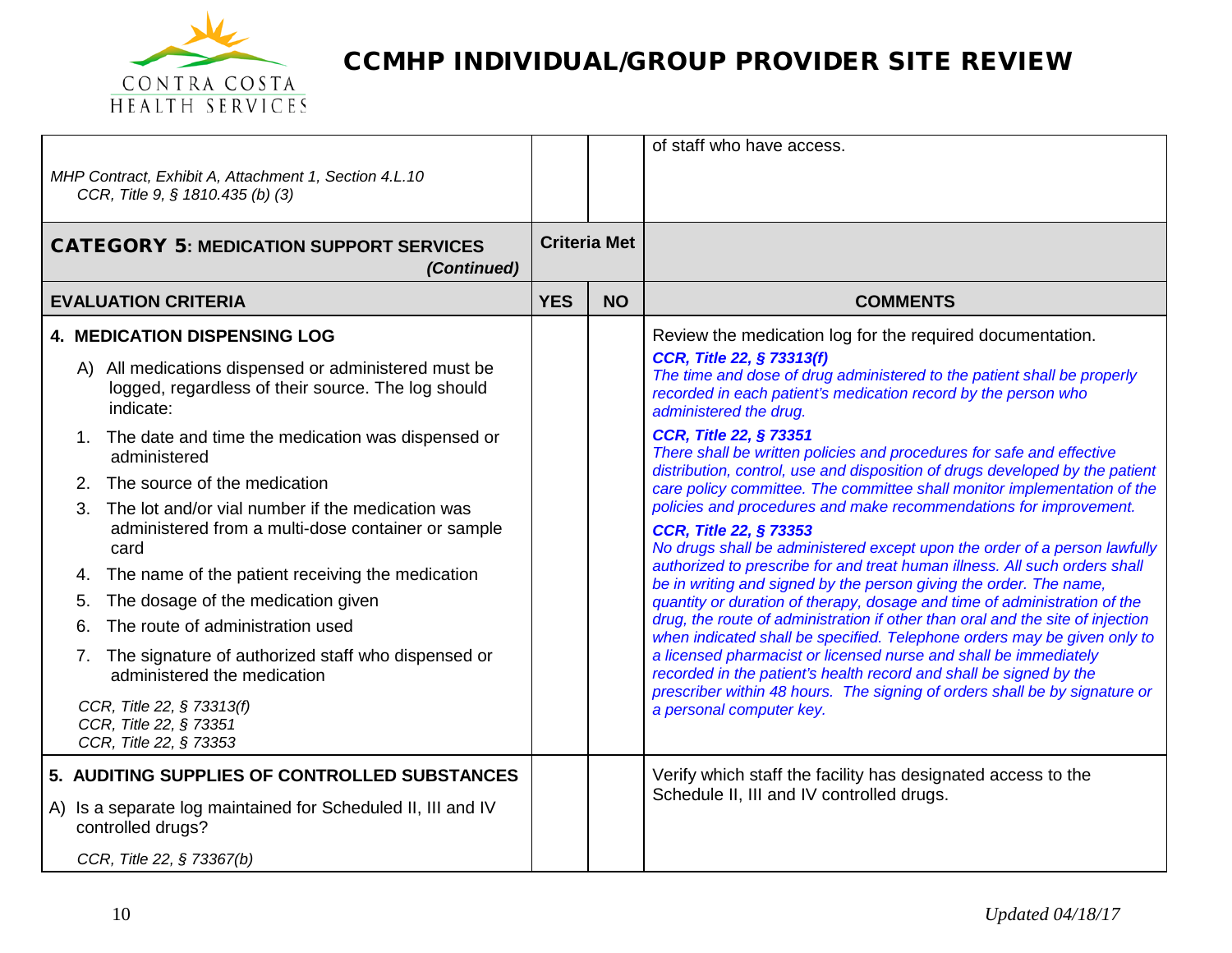![](_page_10_Picture_0.jpeg)

| B) Are records reconciled at least daily and retained at least<br>one year?<br>CCR, Title 22, § 73367(b)                                                                                                                                                                                                           |            |                     | Review the current controlled substances medication log to<br>determine if appropriate licensed staff is reconciling the log at<br>least daily or every shift.                                                                                                                                                                                                                                                                                                                                                                                                                                                                    |
|--------------------------------------------------------------------------------------------------------------------------------------------------------------------------------------------------------------------------------------------------------------------------------------------------------------------|------------|---------------------|-----------------------------------------------------------------------------------------------------------------------------------------------------------------------------------------------------------------------------------------------------------------------------------------------------------------------------------------------------------------------------------------------------------------------------------------------------------------------------------------------------------------------------------------------------------------------------------------------------------------------------------|
| <b>CATEGORY 5: MEDICATION SUPPORT SERVICES</b><br>(Continued)                                                                                                                                                                                                                                                      |            | <b>Criteria Met</b> |                                                                                                                                                                                                                                                                                                                                                                                                                                                                                                                                                                                                                                   |
| <b>EVALUATION CRITERIA</b>                                                                                                                                                                                                                                                                                         | <b>YES</b> | <b>NO</b>           | <b>COMMENTS</b>                                                                                                                                                                                                                                                                                                                                                                                                                                                                                                                                                                                                                   |
| Does the controlled substance record include:<br>C<br>1. Patient Name<br>2. Prescriber                                                                                                                                                                                                                             |            |                     | Review the controlled substances medication record and verify the<br>required information is documented.                                                                                                                                                                                                                                                                                                                                                                                                                                                                                                                          |
| 3. Prescription number                                                                                                                                                                                                                                                                                             |            |                     | <b>CCR, Title 22, § 73367(b)</b>                                                                                                                                                                                                                                                                                                                                                                                                                                                                                                                                                                                                  |
| 4. Drug Name<br>5. Strength<br>6. Dose administered<br>7. Date and time of administration<br>8. Signature of person administering the drug<br><b>NOTE:</b> If supplied as part of a unit dose medication system,<br>it does not need to be separate from other medication<br>records.<br>CCR, Title 22, § 73367(b) |            |                     | Separate records of use shall be maintained on all Schedule II drugs.<br>Such records shall be maintained accurately and shall include the<br>name of the patient and the prescriber, the prescription number, the<br>drug name, strength and dose administered; the date and time of<br>administration and the signature of the person administering the drug.<br>Such records shall be reconciled at least daily and shall be retained<br>at least one year. If such drugs are supplied on a scheduled basis as<br>part of a unit dose medication system, such records need not be<br>separate from patient medication records. |
| D) Are controlled drugs kept separate from non-controlled<br>drugs?<br>CCR, Title 22, § 73367(a)                                                                                                                                                                                                                   |            |                     | Verify that controlled drugs are stored separately from non-<br>controlled drugs.                                                                                                                                                                                                                                                                                                                                                                                                                                                                                                                                                 |
| <b>6. MEDICATION DISPOSAL</b>                                                                                                                                                                                                                                                                                      |            |                     | Ask how expired medications are monitored and checked.                                                                                                                                                                                                                                                                                                                                                                                                                                                                                                                                                                            |
| A) Are medications disposed of after the expiration date?                                                                                                                                                                                                                                                          |            |                     | Ask how the expired medications are disposed of at the site, the<br>staff involved, and how often this occurs.                                                                                                                                                                                                                                                                                                                                                                                                                                                                                                                    |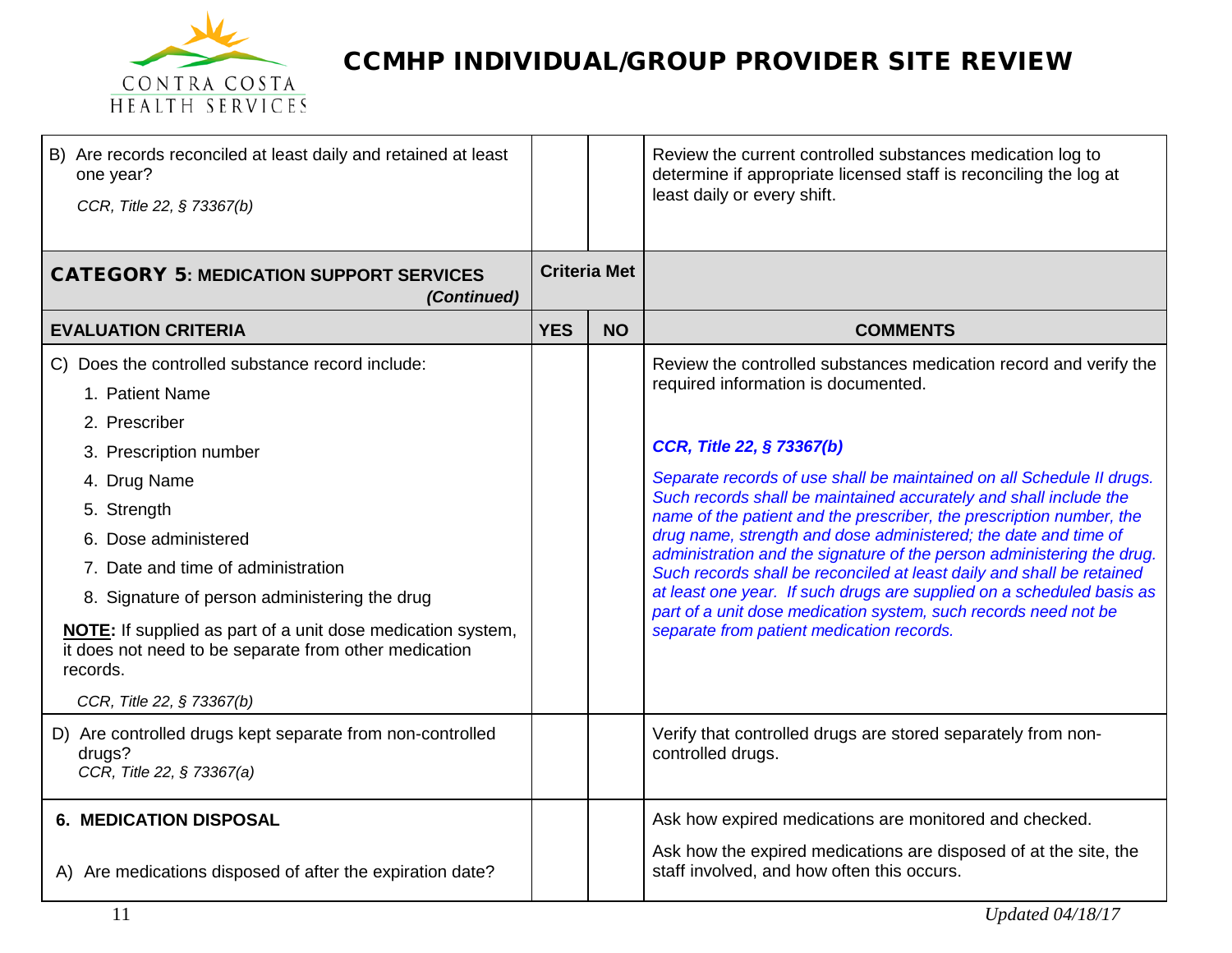![](_page_11_Picture_0.jpeg)

| MHP Contract, Exhibit A, Attachment 1, Section 4.L.10                                                                                                                                                                                                                                                                                                                                                           |            |                     | Verify the location of where the expired medications are stored.                                                                                                                                                                                                                                                                                                                                                                                                                                                                                                                                                                                                                                                                                                                                                                                                                                                                                                       |
|-----------------------------------------------------------------------------------------------------------------------------------------------------------------------------------------------------------------------------------------------------------------------------------------------------------------------------------------------------------------------------------------------------------------|------------|---------------------|------------------------------------------------------------------------------------------------------------------------------------------------------------------------------------------------------------------------------------------------------------------------------------------------------------------------------------------------------------------------------------------------------------------------------------------------------------------------------------------------------------------------------------------------------------------------------------------------------------------------------------------------------------------------------------------------------------------------------------------------------------------------------------------------------------------------------------------------------------------------------------------------------------------------------------------------------------------------|
| CCR, Title 22, § 73369                                                                                                                                                                                                                                                                                                                                                                                          |            |                     | Check the expiration dates of the medications stored. For all<br>medications expired and still on the shelf, list the name of the<br>medication and date of the expiration in the POC.                                                                                                                                                                                                                                                                                                                                                                                                                                                                                                                                                                                                                                                                                                                                                                                 |
| <b>CATEGORY 5: MEDICATION SUPPORT SERVICES</b><br>(Continued)                                                                                                                                                                                                                                                                                                                                                   |            | <b>Criteria Met</b> |                                                                                                                                                                                                                                                                                                                                                                                                                                                                                                                                                                                                                                                                                                                                                                                                                                                                                                                                                                        |
| <b>EVALUATION CRITERIA</b>                                                                                                                                                                                                                                                                                                                                                                                      | <b>YES</b> | <b>NO</b>           | <b>COMMENTS</b>                                                                                                                                                                                                                                                                                                                                                                                                                                                                                                                                                                                                                                                                                                                                                                                                                                                                                                                                                        |
| B) Is a medication log maintained to ensure the provider<br>disposes of expired, contaminated, deteriorated and<br>abandoned drugs in a manner consistent with state and<br>federal laws?<br>MHP Contract, Exhibit A, Attachment 1, Section 4.L.10                                                                                                                                                              |            |                     | Ask how expired, contaminated, deteriorated and abandoned<br>medications are disposed of. Is it in a manner consistent with state<br>and federal laws?<br>Ask to see the medication/dispensing log where the expired,<br>contaminated, deteriorated or abandoned medications are recorded.                                                                                                                                                                                                                                                                                                                                                                                                                                                                                                                                                                                                                                                                             |
| CCR, Title 22, § 73369(b)(1)(2)                                                                                                                                                                                                                                                                                                                                                                                 |            |                     | Ask how Schedule II, III, or IV controlled drugs are handled.                                                                                                                                                                                                                                                                                                                                                                                                                                                                                                                                                                                                                                                                                                                                                                                                                                                                                                          |
| When medication has reached its expiration date, the<br>C)<br>disposal of the medication must be logged. The log<br>should include the following information:<br>1. The name of the patient<br>2. Medication name and strength<br>The prescription number<br>3.<br>4. Amount destroyed<br>Date of destruction<br>5.<br>6. Name and signatures of witnesses<br>Logs are to be retained for at least three years. |            |                     | Review the expired medication disposal log and verify the required<br>information is documented.<br>CCR, Title 22, Section 73369 Pharmaceutical Service - Disposal<br>of Drugs<br>(a) Discontinued individual patient's drugs supplied by prescription or<br>those which remain in the facility after discharge shall be destroyed<br>by the facility in the following manner:<br>1) Drugs listed in Schedules II, III or IV of the Federal<br>Comprehensive Drug Abuse Prevention and Control Act of 1970<br>shall be destroyed by the facility in the presence of a pharmacist<br>and a registered nurse employed by the facility. The name of the<br>patient, the name and strength of the drug, the prescription<br>number, the amount destroyed, the date of destruction, and the<br>signatures of the witnesses required above shall be recorded in<br>the patient's health record or in a separate log. Such log shall be<br>retained for at least three years. |
| CCR, Title 22, § 73369(b)(1)(2)                                                                                                                                                                                                                                                                                                                                                                                 |            |                     | Drugs not listed under Schedules II, III or IV of the Federal<br>2)<br><b>Comprehensive Drug Abuse Prevention and Control Act of 1970</b><br>shall be destroyed by the facility in the presence of a pharmacist<br>or registered nurse. The name of the patient, the name and                                                                                                                                                                                                                                                                                                                                                                                                                                                                                                                                                                                                                                                                                          |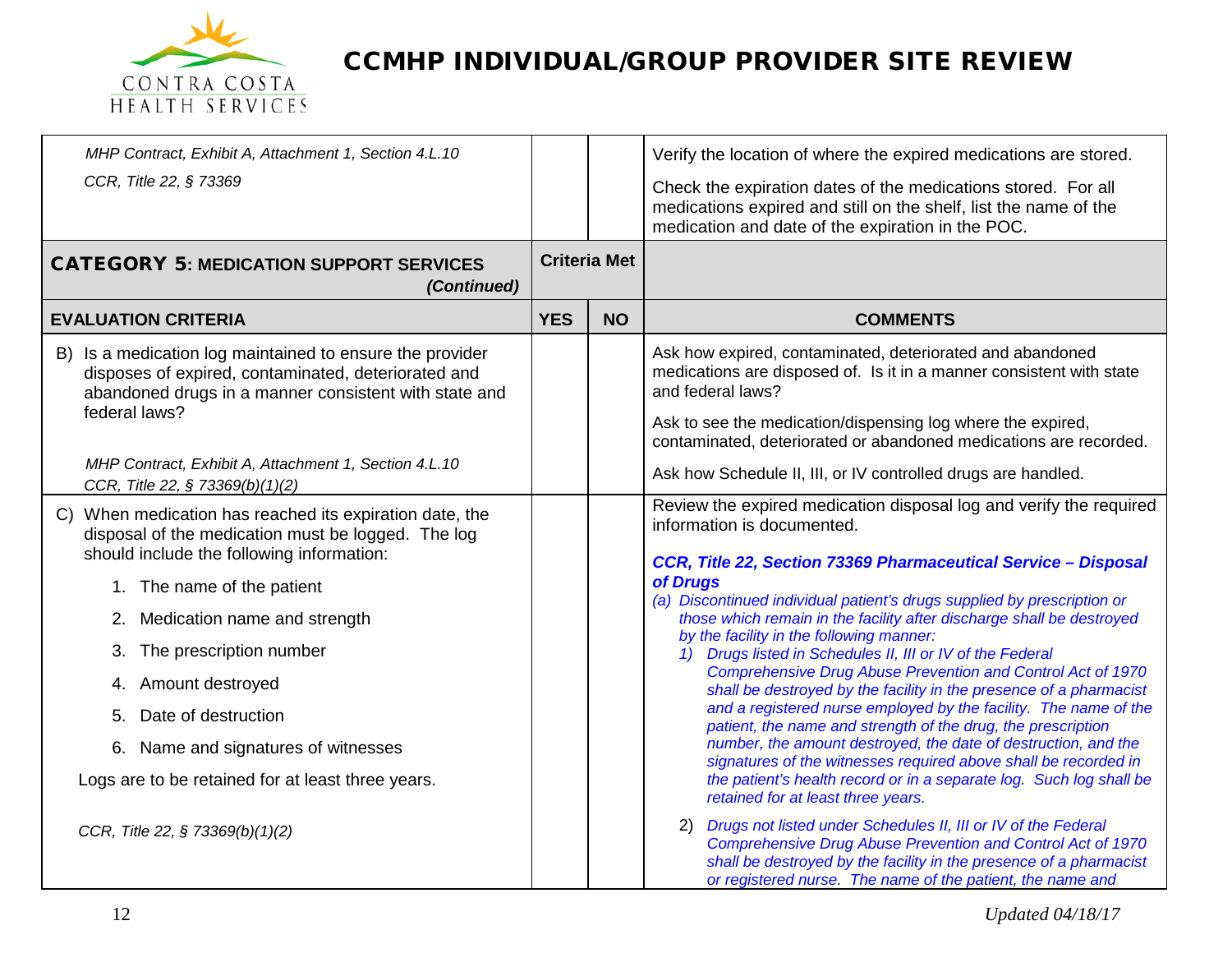![](_page_12_Picture_0.jpeg)

|  | strength of the drug, the prescription number, if applicable, the<br>amount destroyed, the date of destruction and the signatures of<br>two witnesses shall be recorded in the patient's health record or<br>in a separate log. Such log shall be retained for at least three<br>vears. |
|--|-----------------------------------------------------------------------------------------------------------------------------------------------------------------------------------------------------------------------------------------------------------------------------------------|
|--|-----------------------------------------------------------------------------------------------------------------------------------------------------------------------------------------------------------------------------------------------------------------------------------------|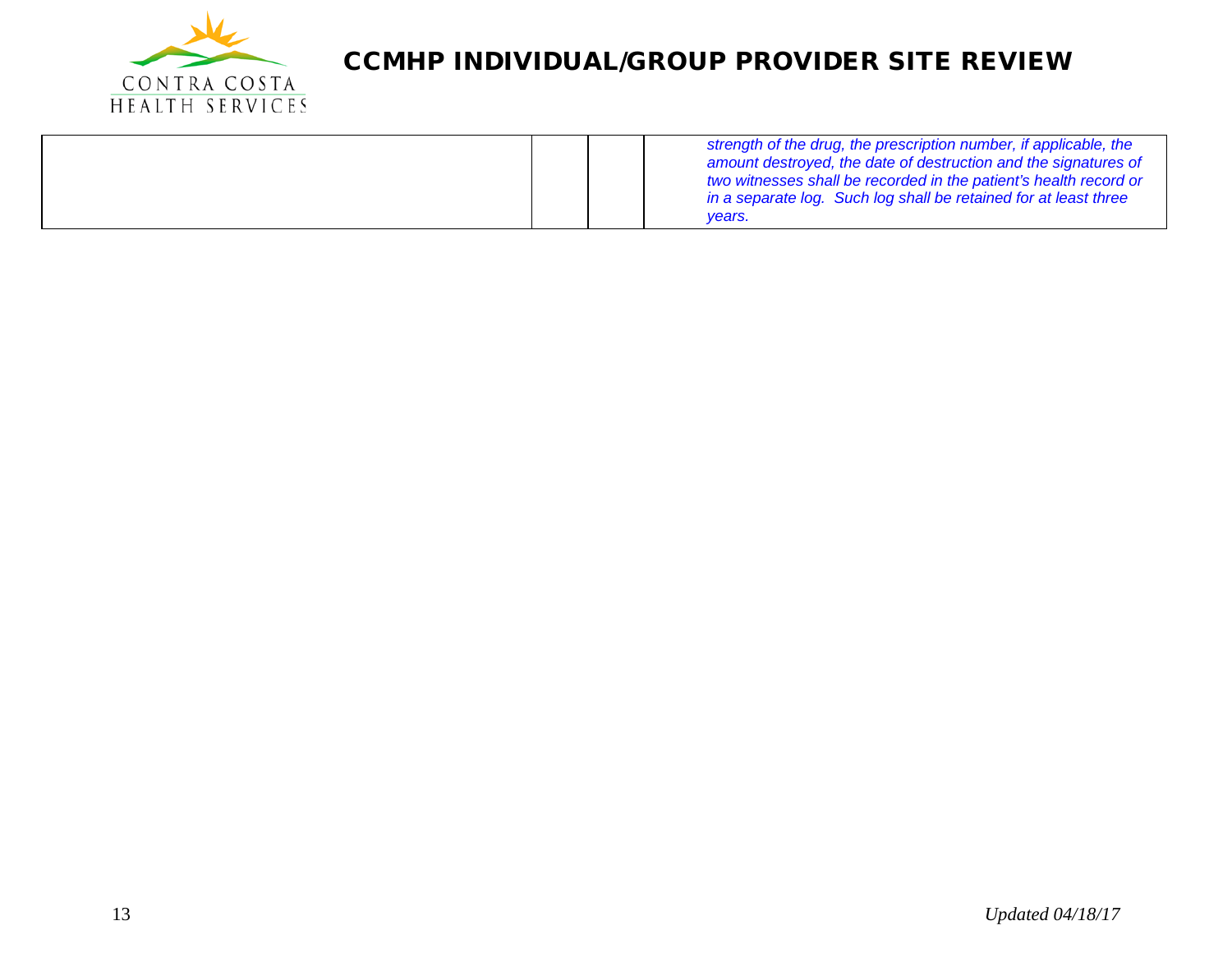![](_page_13_Picture_0.jpeg)

#### PLAN OF CORRECTION

(**A POC is required for items where federal and state criteria was not met)**

#### **IS A PLAN OF CORRECTION (POC) REQUIRED? YES / NO**

**EXPLAIN:** 

| IF APPLICABLE, DATE POC APPROVED:                          | DATE: |  |
|------------------------------------------------------------|-------|--|
| <b>SITE REVIEW APPROVAL DATE:</b> (Date of on-site review) | DATE: |  |
| <b>REPORT COMPLETED BY:</b>                                | DATE: |  |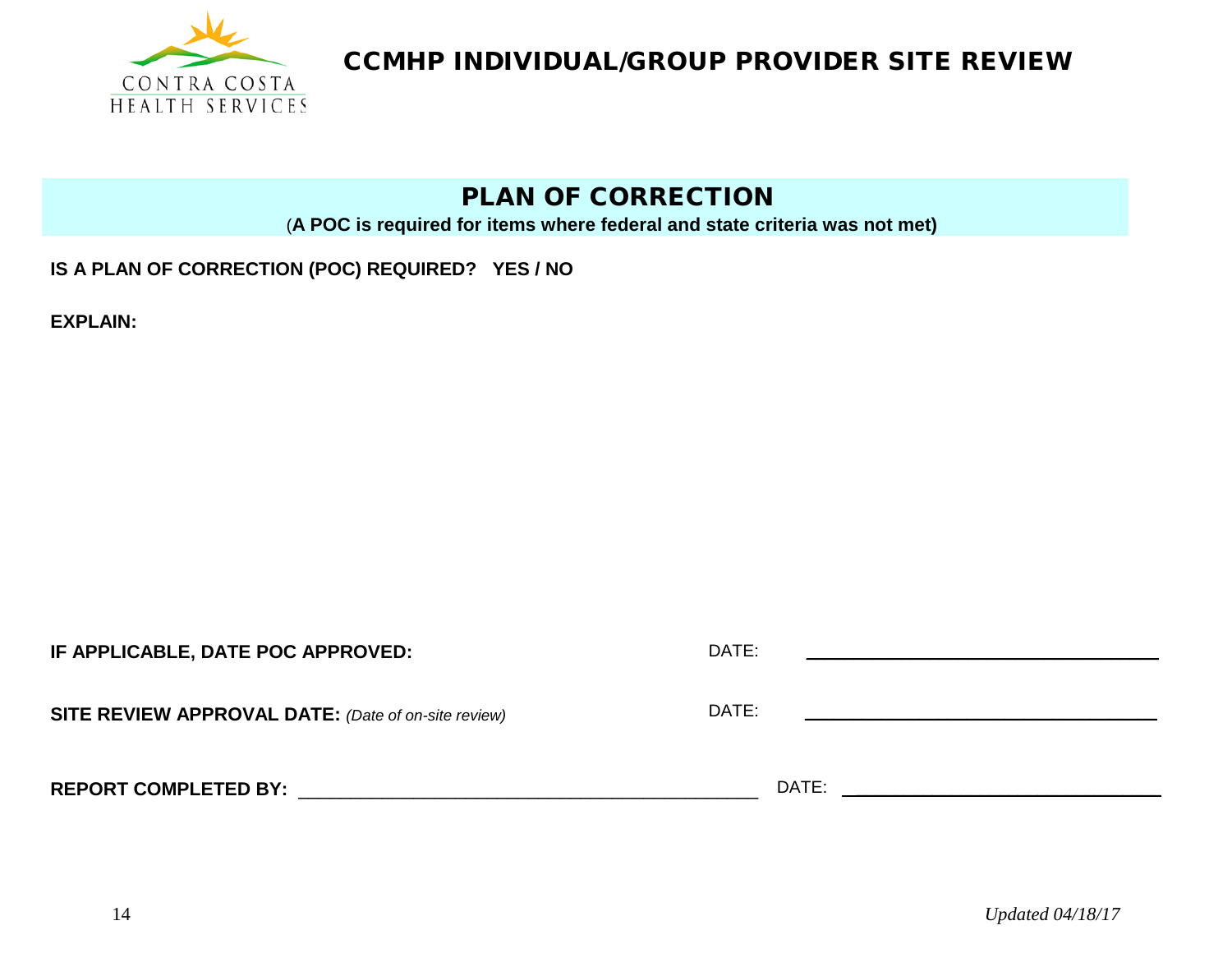![](_page_14_Picture_0.jpeg)

## CHART REVIEW

| <b>CLIENT LAST NAME:</b> | <b>CLIENT FIRST NAME:</b> |
|--------------------------|---------------------------|
| <b>COMMENTS:</b>         |                           |
|                          |                           |
|                          |                           |
|                          |                           |
|                          |                           |
|                          |                           |
|                          |                           |
|                          |                           |
|                          |                           |
|                          |                           |
|                          |                           |
|                          |                           |
|                          |                           |